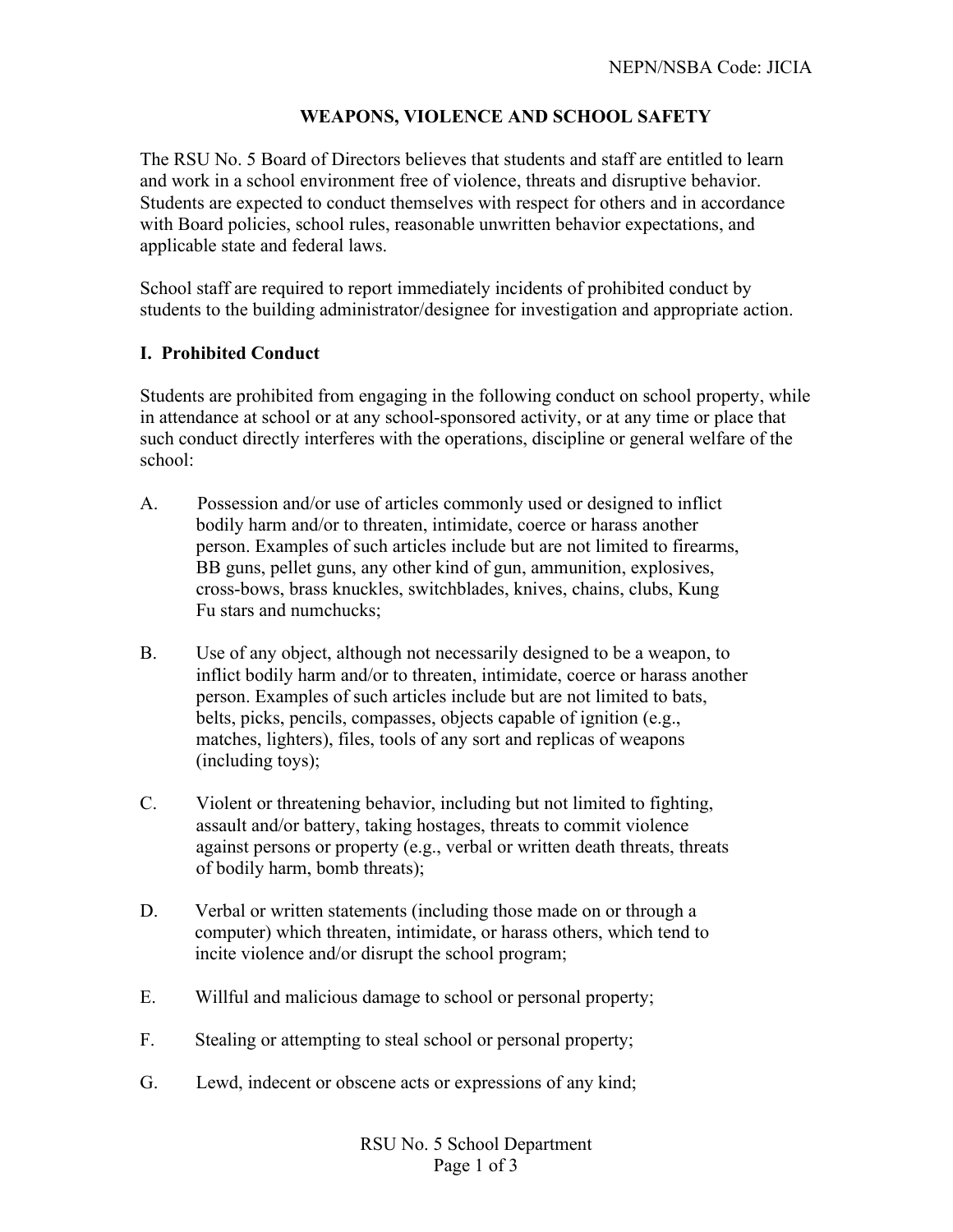- H. Violations of the school unit's drug/alcohol and tobacco policies;
- I. Violations of state or federal laws; and
- J. Any other conduct that may be harmful to persons or property.

## **II. Use of Other Weapons in Instructional Activities**

Nothing in this policy shall prevent the school system from offering instructional activities using objects other than firearms that are generally considered weapons (e.g., bows and arrows) or from allowing an object generally considered a weapon to be brought to school for supervised instructional activities (e.g., archery, boat building) approved by the Superintendent so long as the Superintendent has adopted appropriate safeguards to ensure student and staff safety.

Note: Firearms that are approved under Federal and State laws may be approved by the Superintendent.

Any proposal to introduce an instructional activity involving such objects must be submitted in writing to the Superintendent, who may make a recommendation to the Board. Such proposal must state the objectives of the activity and describe the safeguards that will be put in place to ensure student and staff safety.

No weapons or objects that are generally considered weapons may be used in instructional activities or brought to school for instructional activities unless the Superintendent/designee has given specific permission in advance.

### **III. Disciplinary Action**

Principals may suspend and/or recommend expulsion of students who violate this policy based upon the facts of each case and in accordance with applicable state and federal laws. Conduct which violates this policy is deliberately disobedient and deliberately disorderly within the meaning of 20-A MRSA § 1001 (9) and will be grounds for expulsion if found necessary for the peace and usefulness of the school. Such conduct may also be grounds for expulsion under other provisions of 20-A MRSA § 1001 (9 and 9-A) that specifically prohibit the use and possession of weapons, infractions of violence, and possession, furnishing and trafficking of scheduled drugs.

Students who are found to have brought a firearm (as defined by federal law) to school shall be expelled for a period of not less than one year, unless this requirement is modified by the Superintendent on a case-by-case basis.

All firearms violations shall be referred to law enforcement authorities as required by law. Other violations of this policy shall be referred to law enforcement authorities at the discretion of the Superintendent.

Students with disabilities shall be disciplined in accordance with applicable federal and state laws/regulations and School Board Policy JKF

> RSU No. 5 School Department Page 2 of 3